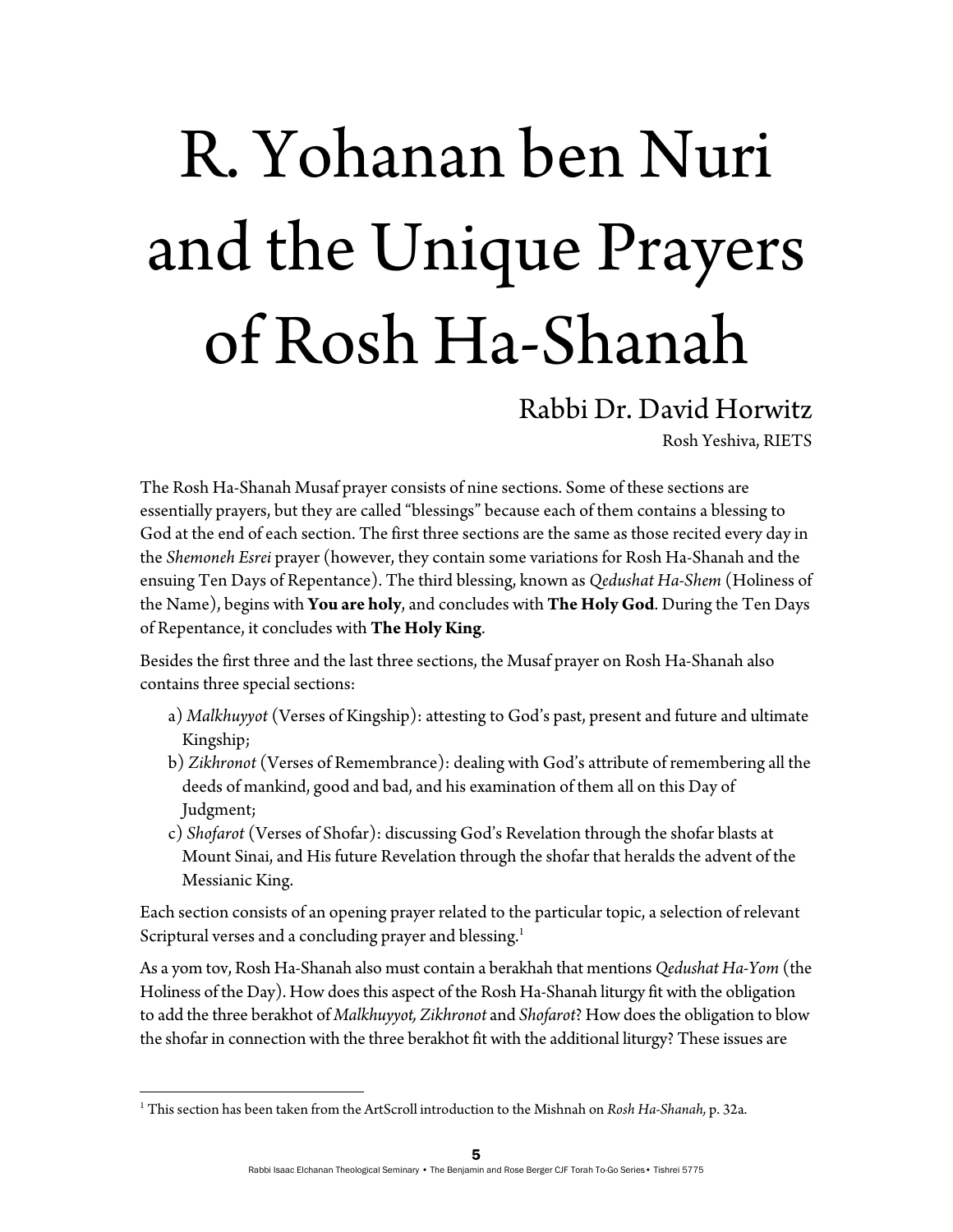the subject of a debate between R. Yohanan ben Nuri and R. Akiva in the Mishnah located in the fourth chapter of *Massekhet Rosh Ha-Shanah* (32a). The Mishnah states:

*This is the order of the blessings in the Musaf prayer: One says the blessings of Patriarchs, Powers and Holiness of the Name, and combines the Kingship passage with them, but does not blow the shofar; then he says the blessings of the Holiness of the Day and blows the shofar, the blessing of Remembrance and blows the shofar and the blessing of Shofarot and blows the shofar; then he says the blessings of the sacrificial Service and Thanksgiving, and the Benediction of the Kohanim. These are the words of R. Yohanan ben Nuri.* 

*R. Akiva said to him: If one does not blow the shofar for the Kingship passage, why does he mention it? Rather, the order is this: he says the blessings of Patriarchs, Powers and Holiness of the Name, then combines the Kingship passage with the blessing of the Holiness of the Day and blows the shofar, says the blessing of Remembrance and blows the shofar and the blessing of Shofarot and blows the shofar; and then he says the blessings of the sacrificial Service and Thanksgiving, and the Benediction of the Kohanim.*

סדר ברכות: אומר אבות וגבורות וקדושת השם, וכולל מלכיות עמהן ואינו תוקע. קדושת היום - ותוקע, זכרונות - ותוקע, שופרות - ותוקע, ואומר עבודה והודאה וברכת כהנים, דברי רבי יוחנן בן נורי. אמר לו רבי עקיבא: אם אינו תוקע למלכיות למה הוא מזכיר? אלא: אומר אבות וגבורות וקדושת השם, וכולל מלכיות עם קדושת היום - ותוקע, זכרונות - ותוקע, שופרות - ותוקע, ואומר עבודה והודאה וברכת כהנים.

In sum, R. Yohanan ben Nuri holds that one recites *Malkhuyyot* with *Qedushat Ha-Shem* (berakhah #3) whereas R. Akiva holds that one recites *Malkhuyyot* with *Qedushat Ha-Yom* (berakhah #4). Both views hold, however, that the first blowing of the shofar is done at berakhah #4.

The Gemara (*Rosh Ha-Shanah* 32a) begins its discussion on the Mishnah by querying R. Akiva's question. How could he say to R. Yohanan ben Nuri, "If one does not blow the shofar for the Kingship passage, why does he mention it?*"* This implies that it is conceivable that one, under certain circumstances, not be obligated to recite the *Malkhuyyot*! But *The Merciful One said to mention it!2* Thus it is obligatory in any event, no matter where in the liturgy one recites it!

The Talmud answers that this is what R. Akiva meant to say: Why (according to R. Yohanan ben Nuri that one recites the blessings of *Malkhuyyot* with berakhah #3, *Qedushat Ha-Shem*, but nonetheless blows the shofar with berakhah #4, *Qedushat Ha-Yom*) does he mention **10** verses of Kingship? [A subsequent Mishnah on the same page, 32a, teaches that one should recite ten Scriptural verses each for *Malkhuyyot, Zikhronot* and *Shofarot* blessings.3 ] Let him say only **nine** verses (at berakhah #3), for we should reason that since *Malkhuyyot* is different from *Zikhronot*  and *Shofarot* in the regard that the shofar is not blown for it, it is also different in regard to the **number** of verses recited.

<sup>2</sup> Although the Gemara (*Rosh Ha-Shanah* 34b) states that the obligation to recite these berakhot is only rabbinic whereas the language "The Merciful One said" implies that the obligation is biblical, various authorities (Rashba, *Turei Even*) explain that since there is a scriptural allusion to these blessings, it is legitimate to use the language of "The Merciful One." See ArtScroll, ad loc., n. 11.

<sup>3</sup> Although that Mishnah states that R. Yohanan ben Nuri on the *be-di-eved* level also disputes this other ruling and holds that if one recites merely three verses in total he has fulfilled his obligation, we are postulating here that as on the *le-chatchila* level he also requires ten verses altogether, in full agreement with R. Akiva.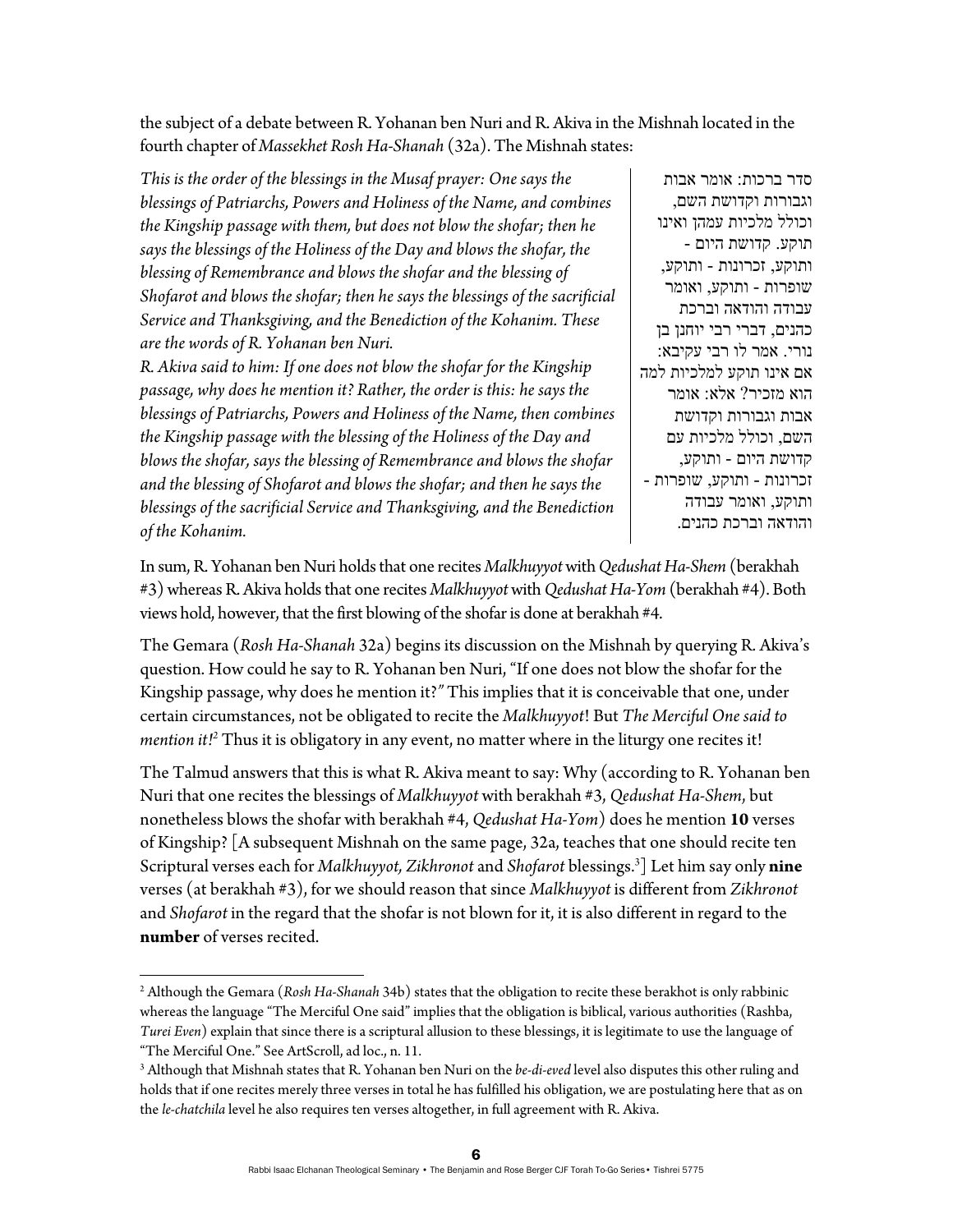This passage is extremely difficult to understand. The Gemara derives the obligation to recite **10** Scriptural verses for *Malkhuyyot, Zikhronot* and *Shofarot*. There is no evidence that there is any difference between the three sets of verses. Granted that R. Yohanan ben Nuri held that one should recite *Malkhuyyot* with berakhah #3, *Qedushat Ha-Shem* (be the reason what it may), why in the world would anyone think that consequently, one should arbitrarily delete one of the verses?

Maran Ha-Rav Joseph B. Soloveitchik, *zt"l*, explained the matter, and in the course of doing so explained the conceptual substructure of the debate between R. Yohanan ben Nuri and R. Akiva as well.<sup>4</sup>

The Rav understood that there is a difference between the nature of the obligation to recite the **first nine Scriptural verses**—of all three sets of berakhot and the obligation to recite the last, 10<sup>th</sup> Scriptural verse—of all the three sets. The first nine verses serve as Scriptural proof texts for the ideas latent in the additional berakhot of *Malkhuyyot, Zikhronot* and *Shofarot*. This is in line with the formula that appears numerous times in rabbinic literature; a particular idea is "Written in the Torah, repeated a second time in the Prophets, and repeated a third time in the Writings." These first nine verses can be subsumed under the rubric of *shevach*—praise of God.

The 10<sup>th</sup> verse in each set, however, is connected to the concluding *hatimah* of each berakhah, in which we beseech God to exercise His attributes of action exemplified by *Malkhuyyot, Zikhronot*  and *Shofarot* and establish His kingship over the world, remember the Jewish people, and blow the shofar of deliverance for His people. Thus it is a verse of *baqashah*, of petition, and distinct from the previous nine verses of *shevach*.

In our *nusah ha-tefilah* of *Zikhronot* and *Shofarot* this distinction is clearly seen, for the 10th verse is written one whole paragraph after the 9<sup>th</sup> verse and *immediately* near the final *hatimah*. In our *nusah* of *Malkhuyyot* (which, following R. Akiva, is part of the berakhah of *Qedushat ha-Yom* [berakhah #4]) however, this is not so; it is recited immediately following the other nine verses and one whole paragraph before the final *hatimah*. But, the Rav maintained, that does not change the conceptual point that is true for all three sets of verses. The 10<sup>th</sup> verse (*Shema Yisrael*) of *Malkhuyyot,* like that of *Zikhronot* an*d Shofarot*, is still a *baqashah* and not a *shevach*. We beseech God to make manifest in the world his Utter Divine Oneness and Uniqueness.

To underscore this point, the Rav on Rosh Ha-Shanah would instruct the hazan to pause between his recitation of the first nine verses of *Malkhuyyot* and the 10<sup>th</sup> concluding verse, to demonstrate that halakhically the  $10<sup>th</sup>$  verse is different than the nine previous ones. Thus, the verse is connected with the *baqashah* that concludes the berakhah of *Malkhuyyot*.

But why, at the end of the day, did Hazal not equate the pattern of *Malkhuyyot* with the pattern of *Zikhronot* and *Shofarot*, and simply place the 10<sup>th</sup> verse all the way at the end of the berakhah? This, the Rav explained, is because the *Malkhuyyot* verses are inserted in the berakhah of

<sup>4</sup> My citations of the Rav's explanation are taken from two sources: (a) *Masorah*, ed. By R. Hershel Schachter and R. Menachem Genack, Vol. 2 (*Tishrei*, 5750 {1989), p. 14-16 (b) R. Michel Shurkin, *Harerei Qedem* (Jerusalem, 2009), #30, pp. 56-58. There are a few differences between the two presentations, but the main points are the same in both sources.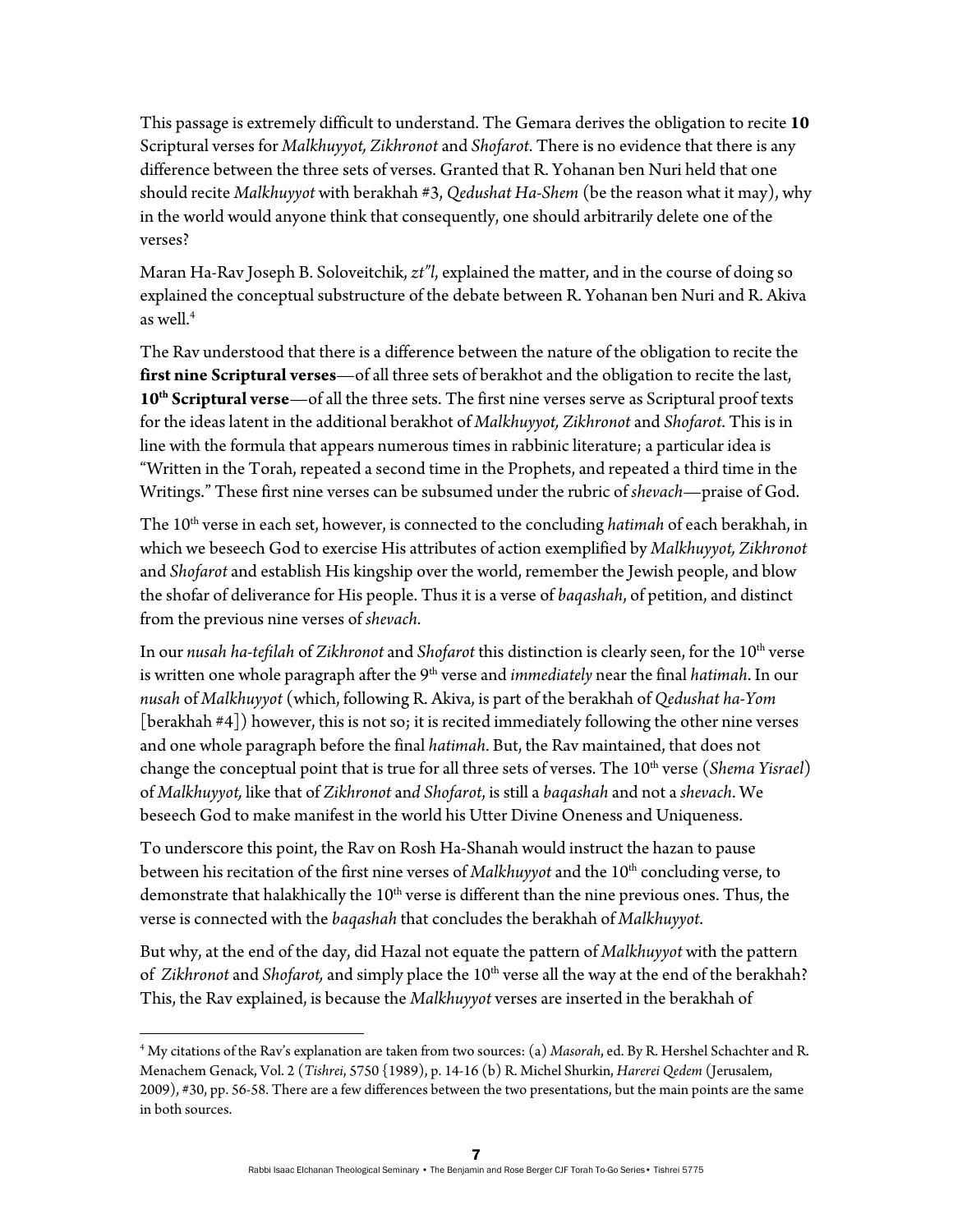*Qedushat Ha-Yom* (berakhah #4). The berakhah of *Qedushat Ha-Yom* is, of course, recited even on other *tefilot* of Rosh Ha-Shanah (Shaharit, Minhah and Arvit)*,* where there is no insertion of Scriptural verses at all. Hazal did not, according to the Rav, wish to change the actual *nusah* of the *hatimah* of Musaf from the way it is recited on the other *tefilot* of the day. Conceptually however, the point remains that in *Malkhuyyot* as well, the 10<sup>th</sup> verse is logically connected to the *baqashah* immediately before the *hatimah*.

Moreover, we can now establish a particular connection between the  $10<sup>th</sup>$  verse and the blowing of the shofar. For the blowing of the shofar, as the Rav explained numerous times, contains an element of petitionary prayer. That is why, to cite one of several proofs, the Gemara (*Rosh Ha-Shanah* 26b and Rashi ad loc.) connects the obligation to have a bent shofar with the bent position one assumes in prayer. Through the blowing of the shofar one prays to God.

With this conceptual substructure, the Rav now proceeded to analyze the debate between R. Yohanan ben Nuri and R. Akiva.

The first question is where the berakhah of *Malkhuyyot* should be placed. R. Yohanan ben Nuri maintained that the 10 verses of *Malkhuyyot* should be recited at berakhah #3 (*Qedushat Ha-Shem*) and not berakhah #4 (*Qedushat Ha-Yom*). Why? Actually, on Rosh Ha-Shanah, the *hatimah* of **both** berakhah #3 and berakhah #4 contain an element of *Malkhuyyot* as well (*Ha-Melech Ha-Qadosh* at berakhah #3; *melech al kol ha-aretz*, *meqadesh yisrael* at berakhah #4). Thus both berakhot would be legitimate places for the ten verses. However, R. Yohanan ben Nuri felt that *mi-din ein ma'avirin 'al ha-mitzvot*, the principle that states that one should not pass on an opportunity to perform a mitzvah is paramount, and therefore one should recite the berakhot at the first appropriate place, which in this case would be berakhah #3 (*Qedushat Ha*-*Shem*).

The second question is where the first set of shofar blasts, those of *Malkhuyyot*, should be placed. Here R. Yohanan ben Nuri felt that the shofar blasts should be blown at the last berakhah that contains an element of *Malkhuyyot* (berakhah #4; the berakhah of *Qedushat Ha-Yom*), and consequently, the shofar blasts would connect to all previous words of *Malkhuyyot*.

Alternately, one can make an even stronger claim and say that according to R. Yohanan ben Nuri, since, as has been explained, the blowing of the shofar itself constitutes an act of *tefilah*, and more specifically, the petitionary aspect of *tefilah*, and one may not petition God during the first three berakhot, one **may not** blow the shofar during berakhah #3 (in spite of the fact that the *hatimah* of the berakhah contains an element of *Malkhuyyot*), and therefore one must wait until the berakhah #4 (*Qedushat Ha-Yom*) to blow the shofar. 5

From this analysis, it seems clear that R. Yohanan ben Nuri, who apparently maintains that one should recite **all** the verses of *Malkhuyyot* during berakhah #3 (*Qedushat Ha-Shem*), holds that even the 10th concluding verse should not be construed as a verse of *baqashah* but a verse of *shevach*. That is why he allows even the 10<sup>th</sup> verse to be recited there, although he does not

<sup>5</sup> This presentation follows the one in *Masorah*, in which the prohibition to petition God during the first three berakhot is presented as a second way to explain R. Yohanan ben Nuri. In *Harerei Qedem*, the order of the two ways to understand R. Yohanan ben Nuri's view are reversed, and this point is immediately presented as the basis of R. Yohanan ben Nuri's view.